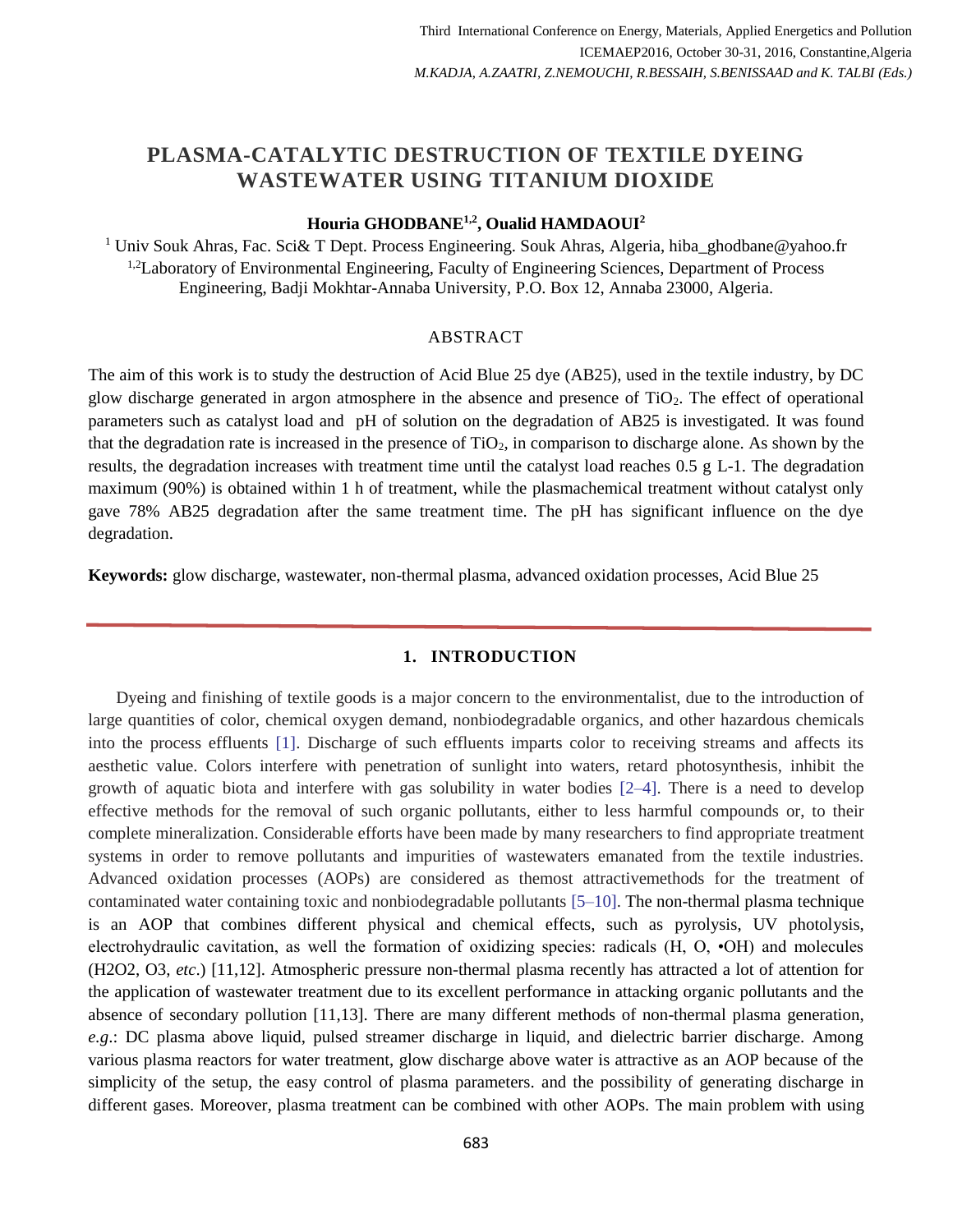plasma as an AOPs is its energy cost. The average destruction efficiency of plasma is in the range of 0.03-12 g kWh<sup>-1</sup> [14], which is still too high for wide use of this promising technology. One way to overcome this limitation is the use of plasma in combination with a catalyst, where the catalyst is activated directly by plasma, *e.g*. through UV photons. The combination of glow discharge with other advanced oxidation processes has been suggested as a tactical way to overcome the limitations of the plasma-chemical degradation process on its own. In this study, we have used DC glow discharge for the degradation of a widely used textile dye. This technique is coupled with photocatalysis with titanium dioxide ( $TiO<sub>2</sub>$ ). TiO<sub>2</sub> is used in mineralization of toxic organic pollutants in wastewater treatment. TiO<sub>2</sub> in solution can be excited by light of a wavelength less than 385 nm and •OH generated on the surface of the  $TiO<sub>2</sub>$  is able to oxidize non-selectively a great number of organic pollutants in water, as demonstrated in [15,16].

The objective of this work is to study the degradation of Acid Blue 25 dye (AB25), used in the textile industry, by DC glow discharge generated in argon atmosphere in the absence and presence of  $TiO<sub>2</sub>$ . The effect of operational parameters such as catalyst load and pH solution on the degradation of AB25 is investigated.

# **2. MATERIALS AND METHODS**

#### **2.1. Materials**

Acid Blue 25 (abbreviation: AB25; C.I. number: 62055; chemical class: anthraquinone; molecular formula: C20H13N2NaO5S, 1-amino-9,10-dihydro-9,10-dioxo-4-(phenylamino)-2-anthracenesulfonic acid, monosodium salt) is used as a model compound for plasma AOP. The molecular structure of AB25(C.I. 62055) is shown in Fig. 1.The chemical is purchased from Sigma Aldrich and is utilized as received. The aqueous solution of AB25 is prepared by dissolving the required quantity in distilled water. The pH of the solution is adjusted using sodium hydroxide (NaOH) or sulfuric acid  $(H_2SO_4)$ . All reagents utilized in the present work are purchased among the products of high purity.



Fig. 1. Chemical structure of AB25.

#### **2.2 Reactor**

The scheme of the reactor is shown in Fig. 1. The reactor chamber is a cylindrical vessel with a diameter of 100 mm and height of 150 mm. The DC discharge system consists of a high voltage power supply connected through a ballast resistor to the reactor chamber. The power supply can provide a voltage of 15 kV and current at the range of 0-100 mA. The polarity of the HV electrode is positive through all the experiments. A cone-shaped stainless steel metal electrode with a top angle of approximately 40° and a rounded, polished tip is attached to a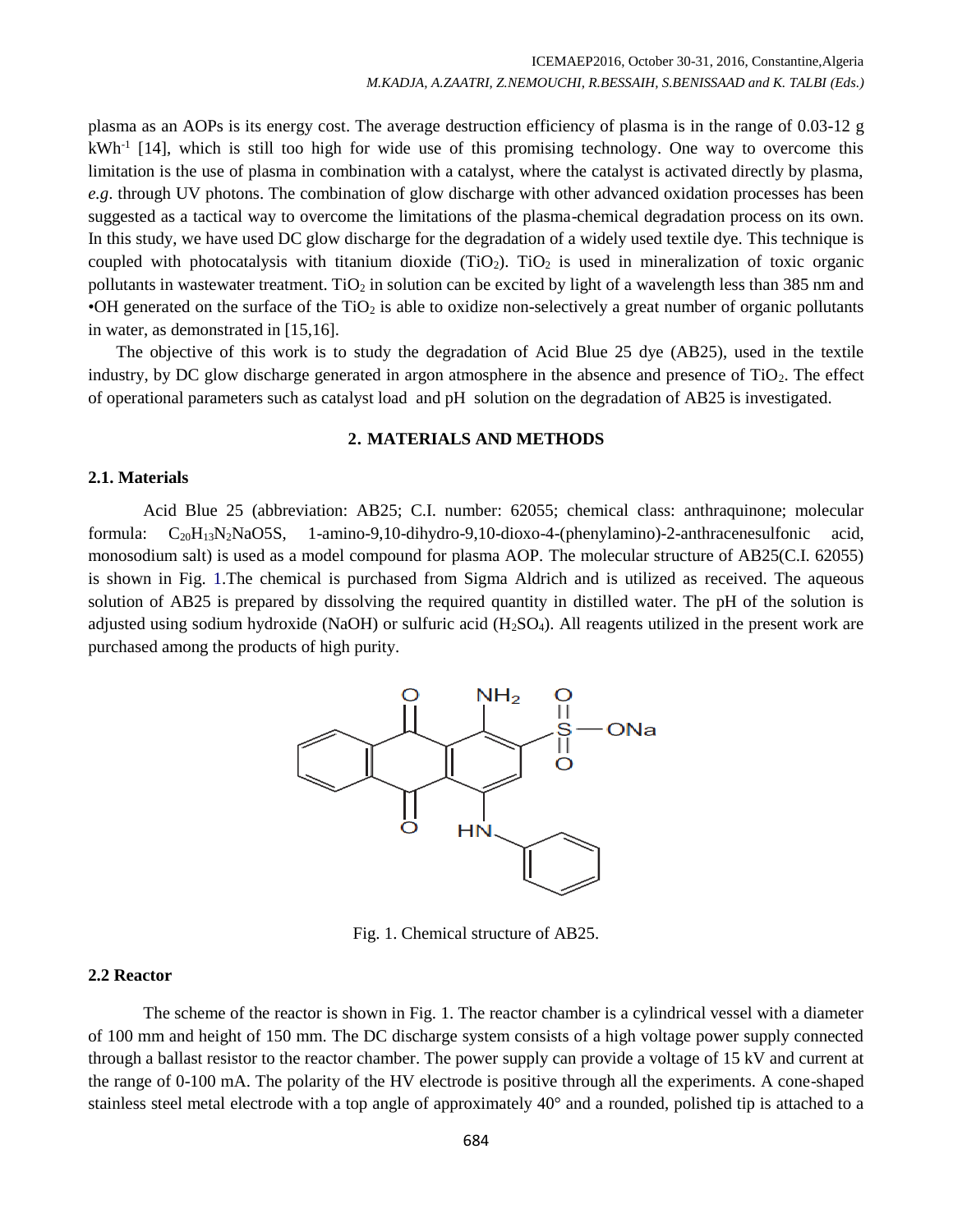micrometer screw above the liquid reservoir. The distance between the electrode and the water surface can be adjusted with the micrometer screw with a precision of 0.1 mm. In all experiments, this distance is fixed to 10 mm and treatment is carried out for 2 hours. The glow discharge degradation of AB25 is studied in the reactor for a constant solution volume of 500 mL, while stirring the liquid medium in order to achieve a uniform treatment of the whole volume. The efficiency of the discharge has been examined by measuring the decolorization of the dye solution with a UV/VIS spectrophotometer UV mini-1240 "SHIMADZU", (SBN – SPEC-91). The concentration of the dye was determined from the measured UV–VIS spectrum, using the maximum of AB25 absorption at 602 nm. In the present study, plasma is generated in the closed reactor chamber, where argon gas is pumped through at flow rate of 300 sccm. Before the start of each experiment, the system has been purified with argon flow of 1 sLm for 10 minutes, in order to remove residual air from the chamber.



**Fig .2.** The scheme of the reactor of glow discharge above water used for AB25 degradation with Ar gas flow.

# **3. RESULTS AND DISCUSSION**

# **3. 1 .Determination of the optimal concentration of TiO<sup>2</sup>**

The determination of the optimum catalyst concentration is carried out by varying the catalyst load for the AB25 destruction process. Fig. 3 represents the reduced AB25 concentration  $C/C_0$  with  $C_0 = 20$  mg L<sup>-1</sup> for TiO<sub>2</sub> concentrations from 0 to 1 g  $L^{-1}$ . The results show that the degradation increased with treatment time until the load reaches  $0.5 \text{ g L}^{-1}$ . The maximum of degradation (90%) is obtained within 1 h of treatment. On the other side, the plasmachemical treatment without catalyst gave only 78% AB25 degradation during the same treatment time. Beyond this optimal catalyst concentration, the treatment efficiency decreases. These results show that for any concentration higher than 0.5 g  $L^{-1}$ , other factors can affect the degradation. Probably, increasing the TiO<sub>2</sub> concentration leads to the aggregation of the catalyst particles reducing the contact surface between the solution and catalyst. This decreases the number of active sites on the surface, making the UV activation of TiO<sub>2</sub> difficult and resulting in a loss of catalyst efficiency.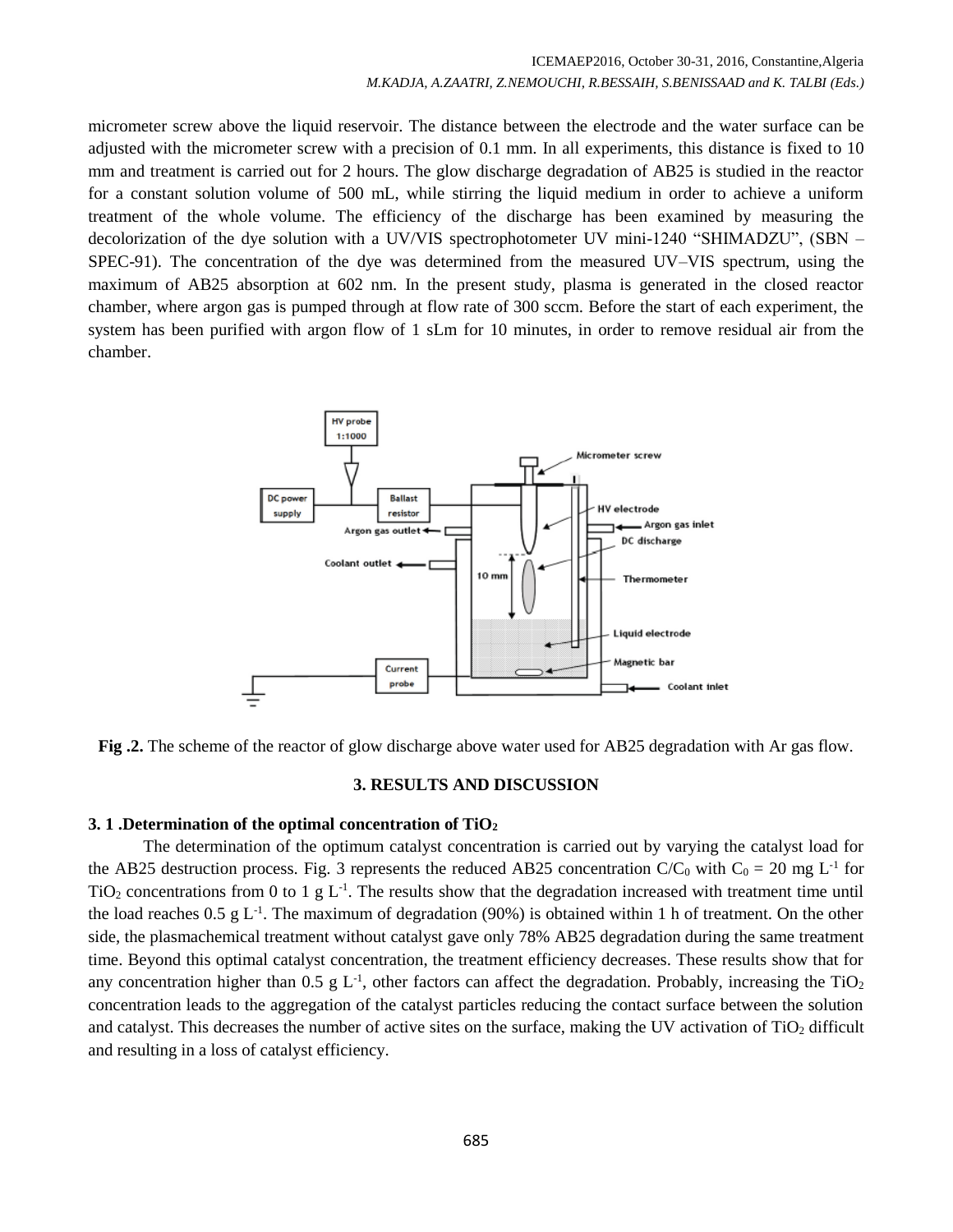

**Figure 3:** Kinetics of AB25 degradation process for different initial concentrations of TiO<sub>2</sub> (treated volume 500) mL; initial dye concentration 20 mg  $L^{-1}$ ; pH 6.7).

# **3.2. Effect of pH**

TiO<sup>2</sup> has an optimal pH where the best performance of the catalyst can be achieved. This optimal pH value of depends on the solution temperature, catalyst structure and solution composition. In order to investigate the influence of initial pH on AB25 degradation by DC glow discharge in the presence of 0.5 g L<sup>-1</sup> of TiO<sub>2</sub>, the experiments were carried out at different solution pH values adjusted by H<sub>2</sub>SO<sub>4</sub> and NaOH admixing. The results are shown in Fig. 4. AB25 degradation by DC glow discharge in the presence of  $TiO<sub>2</sub>$  is enhanced at low pH and monotonically decreases with an increase of the solution pH to 10. This behavior is different than the observed case of treatment without catalyst, where an increase of efficiency of AB25 degradation is observed at low as well as high pH. This fact leads to the conclusion that the best performance of the plasma reactor with catalyst TiO<sup>2</sup> can be achieved only at low pH. Therefore, it may be desirable to work in ambient air atmosphere instead of in argon, because of  $HNO<sub>3</sub>$  and  $HNO<sub>2</sub>$  production in the solution during treatment.  $HNO<sub>3</sub>$  and  $HNO<sub>2</sub>$ formation will lead to an artificial decrease of pH and so will enhance the photocatalyst process efficiency. Nevertheless, investigation of reactor operation in ambient air is out of scope of the present study.



**Fig .4.** Initial degradation rate of AB25 at various pH values in the presence of 0.5 g. L<sup>-1</sup> of TiO<sub>2</sub> (treated volume 500 mL, initial dye concentration 20 mg  $L^{-1}$ ).